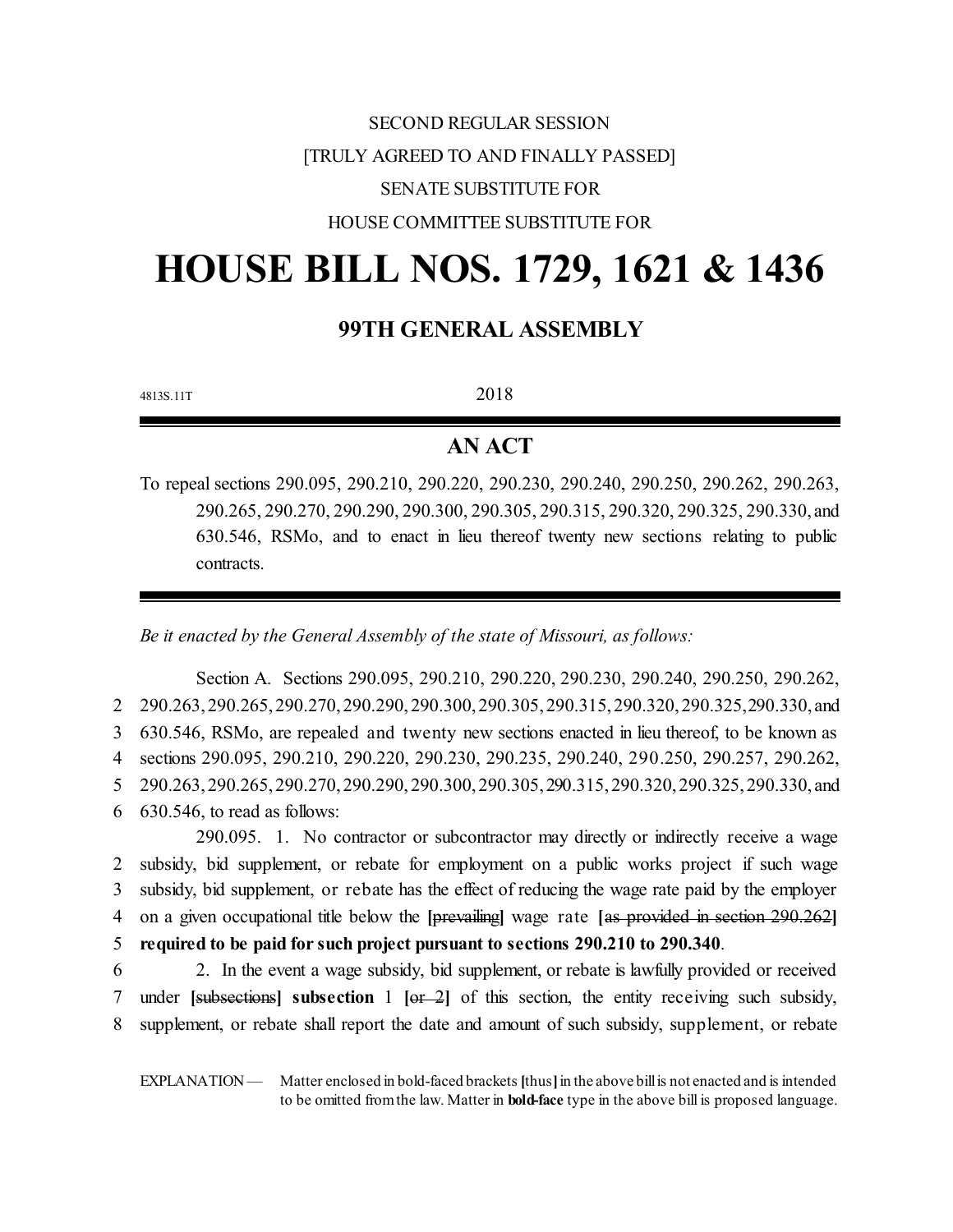to the public body within thirty days of receipt of payment. This disclosure report shall be a matter of public record under chapter 610.

 3. Any employer in violation of this section shall owe to the public body double the dollar amount per hour that the wage subsidy, bid supplement, or rebate has reduced the wage rate paid by the employer below the **[**prevailing**]** wage rate **[**as provided in section 290.262**] required to be paid for such project pursuant to sections 290.210 to 290.340** for each hour that work was performed. It shall be the duty of the department to calculate the dollar amount owed to the public body under this section.

290.210. As used in sections 290.210 to 290.340, unless the context indicates otherwise**, the following terms shall mean**:

 (1) **[**"Adjacent county", any Missouri county of the third or fourth classification having 4 a boundary that, at any point, touches any boundary of the locality for which the wage rate is being determined;

 (2)**]** "Collective bargaining agreement" **[**means**] ,** any written agreement or understanding between an employer or employer association and a labor organization or union which is the exclusive bargaining representative of the employer's or employer association's employees pursuant to the terms of the National Labor Relations Act and which agreement or understanding or predecessor agreement or understanding has been used to determine an occupational title wage rate;

 **[**(3)**] (2)** "Construction" **[**includes**] ,** construction, reconstruction, improvement, enlargement, alteration, painting and decorating, or major repair;

**[**(4)**] (3)** "Department" **[**means**] ,** the department of labor and industrial relations;

 **[**(5)**] (4)** "Labor organization" or "union" **[**means**] ,** any entity which has been designated pursuant to the terms of the National Labor Relations Act as the exclusive bargaining representative of employees of employers engaged in the construction industry, which entity or affiliated entity has ever had a collective bargaining agreement which determined an occupational title wage rate;

 **[**(6)**] (5)** "Locality" **[**means**] ,** the county where the physical work upon public works is performed;

 **[**(7)**] (6)** "Maintenance work" **[**means**] ,** the repair, but not the replacement, of existing facilities when the size, type or extent of the existing facilities is not thereby changed or increased;

 **[**(8)**] (7)** "Prevailing hourly rate of wages" **[**means**] or "prevailing wage rate",** the wages paid generally, **to worke rs engaged in work of a similar character** in the locality in which the public works is being performed, **[**to workmen engaged in work of a similar character**]** including the basic hourly rate of pay and the amount of the rate of contributions irrevocably made to a fund, plan or program, and the amount of the rate of costs to the contractor or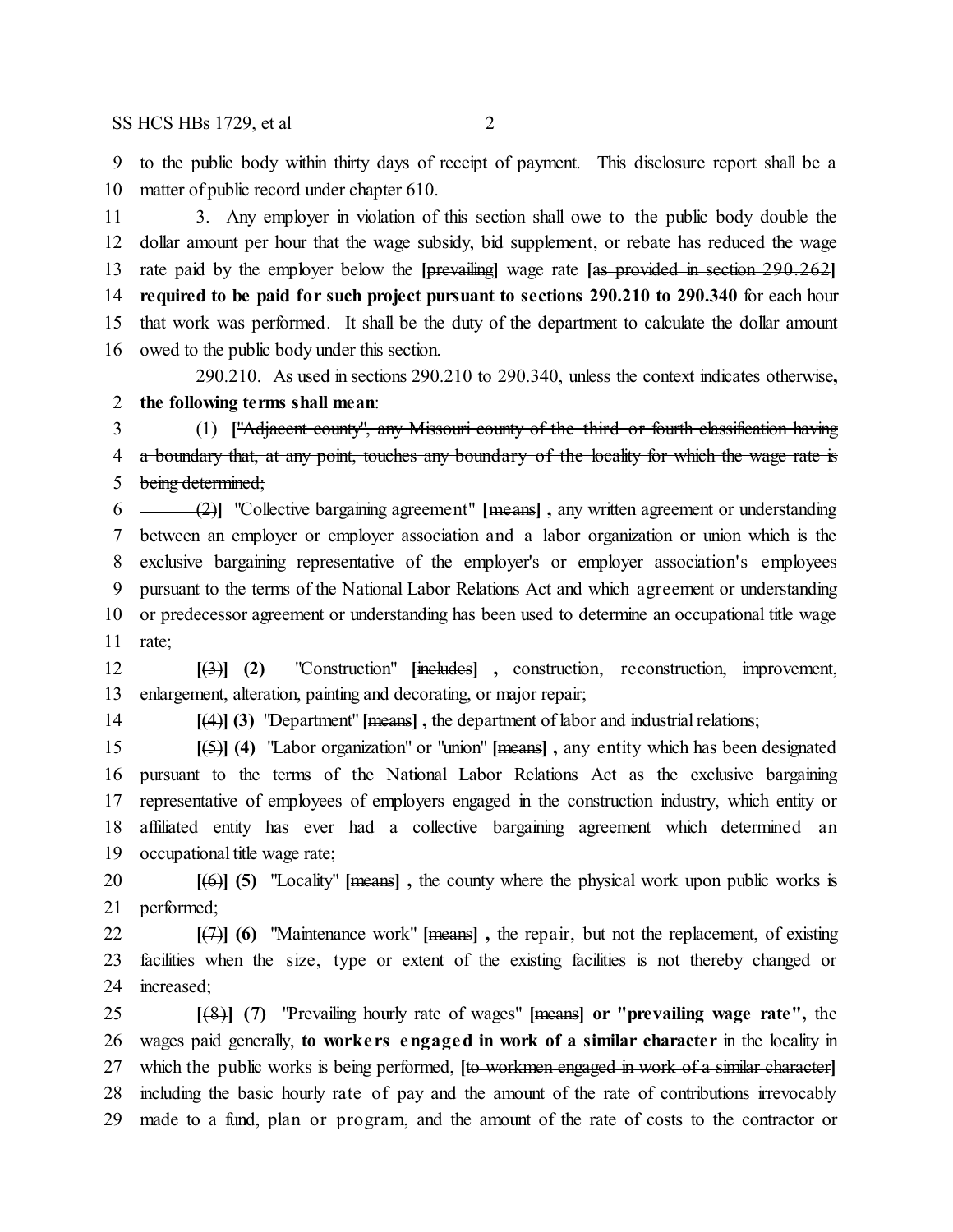subcontractor which may be reasonably anticipated in providing benefits to **[**workmen**] workers** and mechanics pursuant to an enforceable commitment to carry out a financially responsible plan or program which was communicated in writing to the workmen affected, for medical or hospital care, pensions on retirement or death, compensation for injuries or illness resulting from occupational activity, or insurance to provide any of the foregoing, for unemployment benefits, life insurance, disability and sickness insurance, accident insurance, for vacation and holiday pay, for defraying costs of apprenticeship or other similar programs, or for other bona fide fringe benefits, but only where the contractor or subcontractor is not required by other federal or state law to provide any of the benefits; provided, that the obligation of a contractor or subcontractor to make payment in accordance with the prevailing wage determinations of the department, insofar as sections 290.210 to 290.340 are concerned, may be discharged by the making of payments in cash, by the making of irrevocable contributions by the assumption of an enforceable commitment to bear the costs of a plan or program as provided herein, or any combination thereof, where the aggregate of such payments, contributions and costs is not less than the rate of pay plus the other amounts as provided herein;

 **[**(9) "Previous six annual wage order reporting periods" means the current annual wage 46 order reporting period under consideration for wage rate determinations and the five immediately preceding annual wage order reporting periods;

 (10)**] (8)** "Public body" **[**means**] ,** the state of Missouri or any officer, official, authority, board or commission of the state, or other political subdivision thereof, or any institution supported in whole or in part by public funds;

 **[**(11)**] (9)** "Public works" **[**means**] ,** all fixed works constructed for public use or benefit or paid for wholly or in part out of public funds. It also includes any work done directly by any public utility company when performed by it pursuant to the order of the public service commission or other public authority whether or not it be done under public supervision or direction or paid for wholly or in part out of public funds when let to contract by said utility. It does not include any work done for or by any drainage or levee district;

**[**(12) "Workmen" means**]**

 **(10) "Public works contracting minimum wage", the wage rate determined by the department pursuant to section 290.257;**

**(11) "Workers",** laborers**[**, workmen**]** and mechanics.

290.220. It is hereby declared to be the policy of the state of Missouri that a wage of no less than the prevailing hourly rate of wages for work of a similar character in the locality in which the work is performed **or the public works contracting minimum wage, whichever is applicable,** shall be paid to all **[**workmen**] workers** employed by or on behalf of any public body engaged in public works**,** exclusive of maintenance work.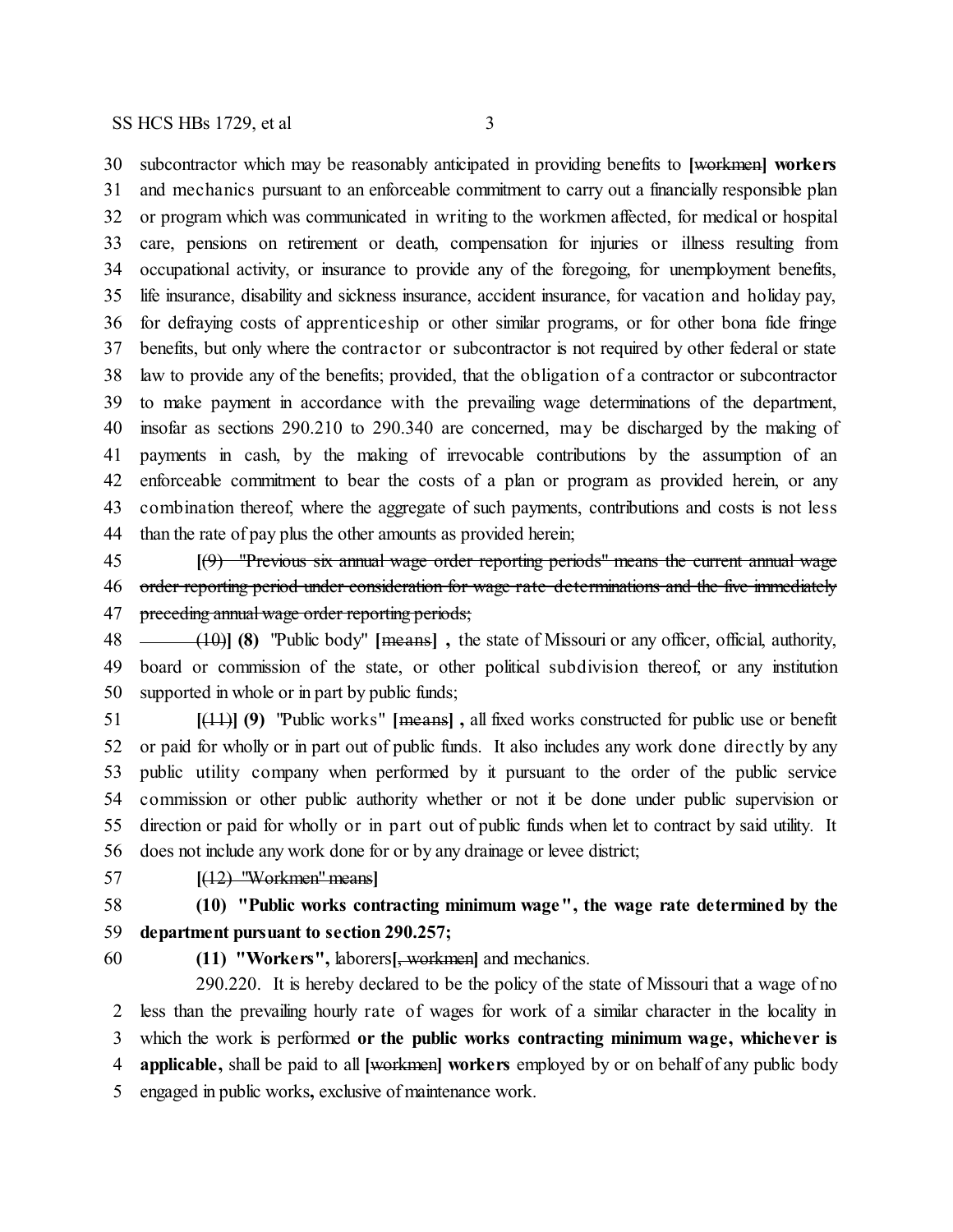290.230. 1. **(1) Except as otherwise provided in this section,** not less than the prevailing hourly rate of wages for work of a similar character in the locality in which the work is performed**[**, and not less than the prevailing hourly rate of wages for legal holiday and overtime work,**] or the public works contracting minimum wage, whichever is applicable,** shall be paid to all **[**workmen**] workers** employed by or on behalf of any public body engaged in the construction of public works, exclusive of maintenance work.

 **(2) For all work pe rformed on a Sunday or a holiday, not less than twice the prevailing hourly rate of wages for work of a similar character in the locality in which the work is performed or the public works contracting minimum wage, whichever is applicable, shall be paid to all workers employed by or on behalf of any public body engaged in the construction of public works, exclusive of maintenance work. For purposes of this subdivision, "holiday" shall include each of the following:**

**(a) January first;**

- **(b) The last Monday in May;**
- **(c) July fourth;**
- **(d) The first Monday in September;**
- **(e) November eleventh;**
- **(f) The fourth Thursday in November; and**
- **(g) December twenty-fifth;**
- 

**If any holiday falls on a Sunday, the following Monday shall be considered a holiday.**

 **(3) For all overtime work performed, not less than one and one half the prevailing hourly rate of wages for work of a similar character in the locality in which the work is performed or the public works contracting minimum wage, whichever is applicable, shall be paid to all workers employed by or on behalf of any public body engaged in the construction of public works, exclusive of maintenance work or contractual obligation. For purposes of this subdivision, "overtime work" shall include work that exce eds ten hours in one day and work in excess of forty hours in one calendar week; and**

 **(4) A thirty minute lunch period on each calendar day shall be allowed for each worker on a public works project, provided that such time shall not be considered as time worked.**

 **2.** Only **[**such workmen as**] workers that** are directly employed by contractors or subcontractors in actual construction work on the site of the building or construction job shall be deemed to be employed upon public works.

 **3.** Any **[**such workman**] worker** who agrees in writing to volunteer his or her labor without pay shall not be deemed to be employed upon public works, and shall not be entitled to the **[**prevailing hourly rate of wages**] wage rates required pursuant to sections 290.210 to**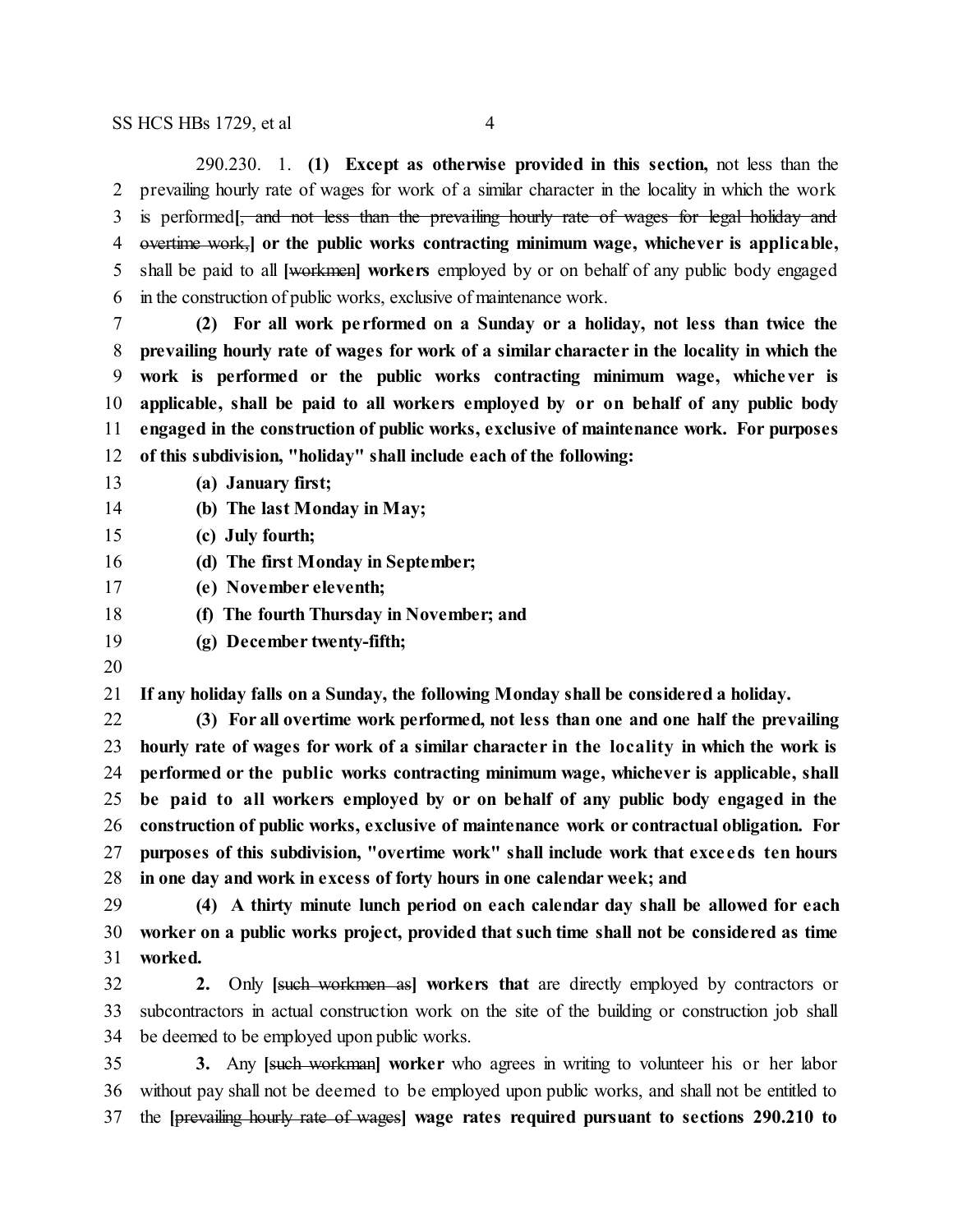**290.340**. For the purposes of this section, the term "**[**workman**] worker** who agrees in writing to volunteer his or her labor without pay" shall mean a **[**workman**] worker** who volunteers his or her labor without any promise of benefit or remuneration for such voluntary activity, and who is not a prisoner in any jail or prison facility and who is not performing community service pursuant to disposition of a criminal case against him **or her**, and is not otherwise employed for compensation at any time in the construction or maintenance work on the same public works for which the **[**workman**] worker** is a volunteer. Under no circumstances may an employer **or a public body** force, compel or otherwise intimidate **[**an employee**] a worker** into performing work otherwise paid **[**by**] at** a prevailing wage **rate or at a public works contracting minimum wage rate** as a volunteer.

 **[**2.**] 4.** When the hauling of materials or equipment includes some phase of construction other than the mere transportation to the site of the construction, **[**workmen**] workers** engaged in this dual capacity shall be deemed employed directly on public works.

 **5. (1) The provisions of sections 290.210 to 290.340 shall not apply to the construction of public works for which either the engine e r's estimate or the bid accepted by the public body for the total project cost is in the amount of seventy-five thousand dollars or less.**

 **(2) The total project cost shall be based upon the entire project and not individual projects within a larger project.**

 **(3) The total project cost shall include the value of work performed on the project by every person paid by a contractor or subcontractor for that person's work on the project. The total project cost shall additionally include all materials and supplies purchased for the project.**

 **6. A public body shall not divide a project into multiple contracts for the purpose of lowering the total proje ct cost below the threshold described in subsection 5 of this section.**

 **7. For any public works project for which either the engineer's estimate or the bid accepted by the public body for the total project cost is in the amount of seventy-five thousand dollars or less that be comes subject to a change order that increases the total project cost in excess of seventy-five thousand dollars, the provisions of sections 290.210 to 290.340 shall apply only to that portion of the project that was in excess of seventy-five thousand dollars.**

 **8. Notwithstanding any provision of law to the contrary, for the purposes of construction of public works for which e ither the engineer's estimate or the bid accepted by the public body for the total project cost is in the amount of ten thousand dollars or less for all occupational titles, public bodies shall be exempt from any law requiring the use of competitive bids.**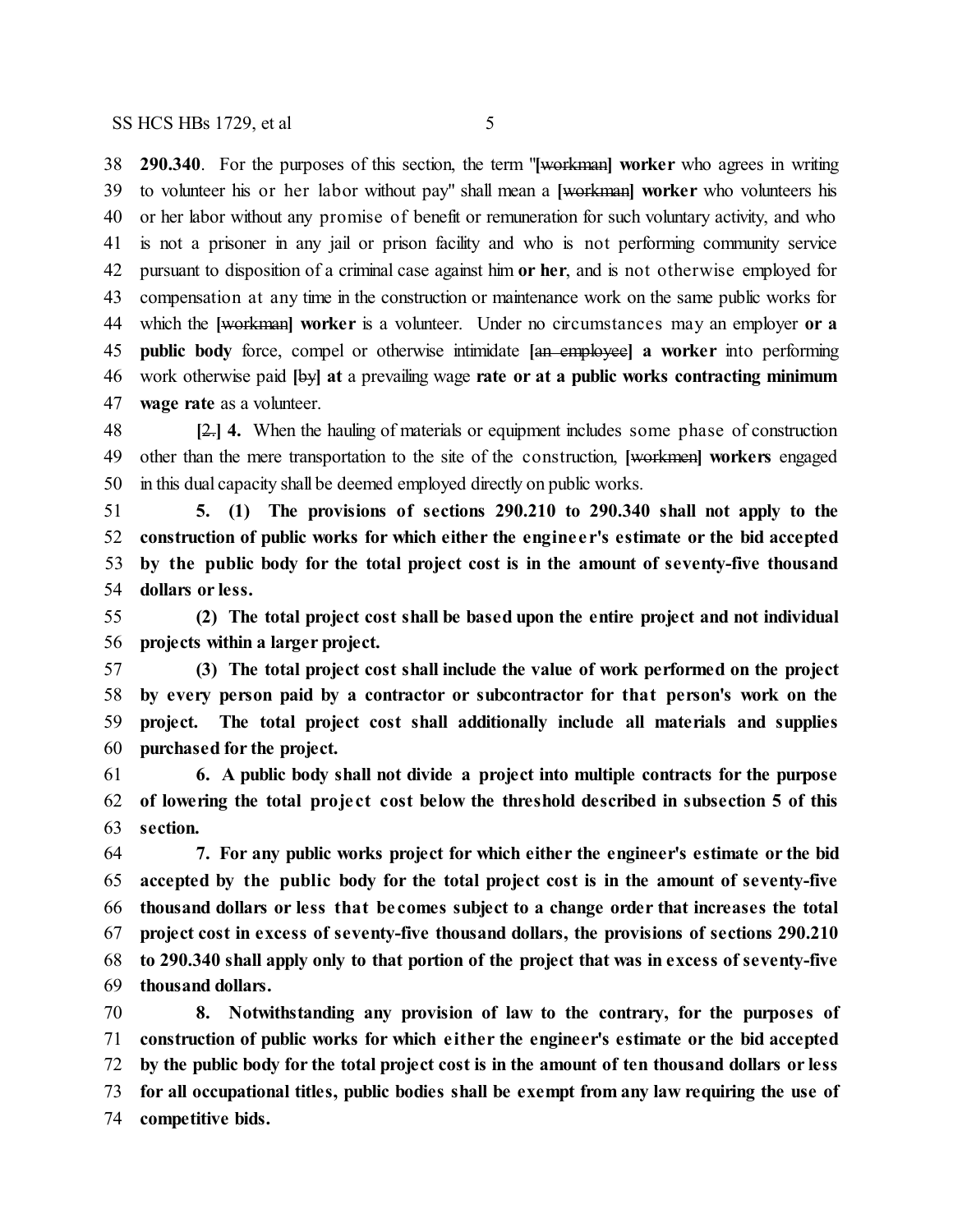**290.235. 1. Employers may use entry-level workers and federally-registered apprentices for on-the-job training periods. The wage rate for on-the-job training workers shall be equal to fifty percent of the applicable wage rate for a journeyman worker under the appropriate occupational title for a specific locality.**

 **2. The combined total of entry-level workers and federally-registered apprentices shall not exceed a one to one ratio with the number of journeyman workers in any occupational title on a public works project subject to sections 290.210 to 290.340.**

290.240. 1. The department shall inquire diligently **[**as to**] into complaints regarding** any violation of sections 290.210 to 290.340, shall institute actions for penalties herein prescribed, and shall enforce generally the provisions of sections 290.210 to 290.340. **Complaints regarding any violation of sections 290.210 to 290.340 shall be filed with the department. The following interested parties are the only parties allowed to file such complaints with the department:**

 **(1) Any decision-making public servant for a public body for which a public works project is being performed, if the complaint is against the contractor or subcontractor for the project;**

 **(2) Any contractor, if the complaint is against his or her subcontractor for work performed on behalf of a public body;**

 **(3) Any subcontractor, if the complaint is against his or her contractor for work performed on behalf of a public body; and**

 **(4) Any worker who alleges a violation of his or her rights under sections 290.210 to 290.340.**

 2. The department may establish rules and regulations for the purpose of carrying out the provisions of sections 290.210 to 290.340.

290.250. 1. Every public body authorized to contract for or construct public works before advertising for bids or undertaking such construction shall request the department to determine the **[**prevailing rates of wages for workmen for the class or type of work called for by the public works,**] applicable wage rates** in the locality where the work is to be performed. The department shall determine the **[**prevailing hourly rate of wages**] applicable wage rates** in the locality in which the work is to be performed **[**for each type of workman required to execute the contemplated contract and**] as provided in section 290.257.** Such determination or schedule of the **[**prevailing hourly rate of wages**] wage rates** shall be attached to and made a part of the specifications for the work. The public body shall then specify in the resolution or ordinance and in the call for bids for the contract **[**what is**]** the **[**prevailing hourly rate of wages**] wage rates** in the locality **[**for each type of workman**]** needed to execute the contract **[**and also the general prevailing rate for legal holiday and overtime work**]**. **[**It shall be mandatory upon**]** The contractor to whom the contract is awarded and **[**upon**]** any subcontractor under **[**him to**] the contractor**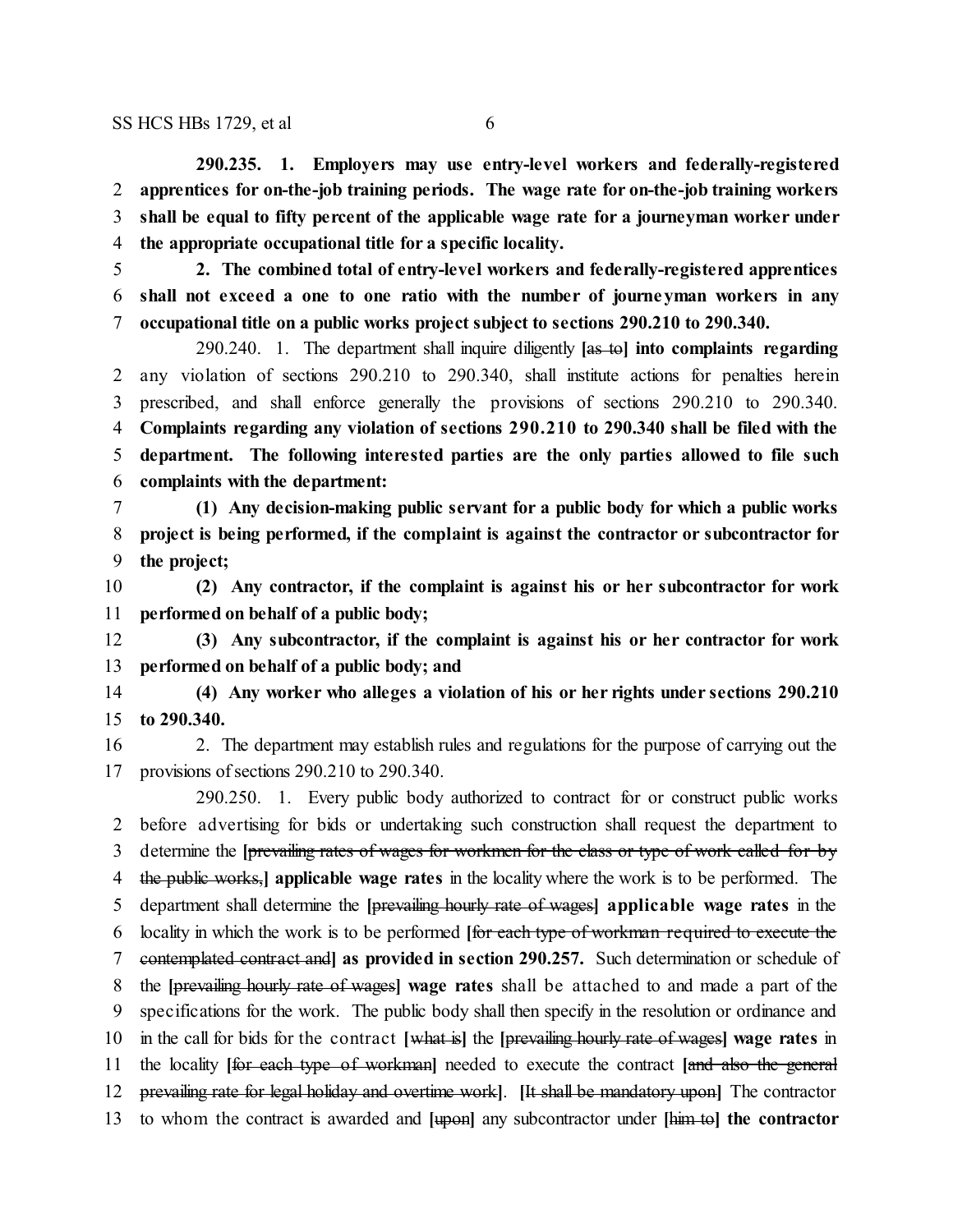**shall** pay not less than the specified **wage** rates to all **[**workmen**] workers** employed by them in the execution of the contract. The public body awarding the contract shall cause to be inserted in the contract a stipulation to the effect that not less than the **[**prevailing hourly rate of wages**] specified wage rates** shall be paid to all **[**workmen**] workers** performing work under the contract. The **[**employer**] contractor** shall forfeit as a penalty to the **[**state, county, city and county, city, town, district or other political subdivision**] public body** on whose behalf the contract is made or awarded one hundred dollars for each **[**workman**] worker** employed, for each calendar day, or portion thereof, such **[**workman**] worker** is paid less than the **[**said stipulated**] specified wage** rates for any work done under **[**said**] the** contract, by **[**him**] the contractor** or by any subcontractor under **[**him**] the contractor**, and the **[**said**]** public body awarding the contract shall cause to be inserted in the contract a stipulation to this effect. **[**It shall be the duty of such**] The** public body awarding the contract, and its agents and officers, **[**to**] shall** take cognizance of all complaints of all violations of the provisions of sections 290.210 to 290.340 committed in the course of the execution of the contract, and, when making payments to the contractor becoming due under **[**said**] the** contract, **[**to**] shall** withhold and retain therefrom all sums and amounts due and owing as a result of any violation of sections 290.210 to 290.340. **[**It shall be lawful for**]** Any contractor **[**to**] may** withhold from any subcontractor **[**under him**]** sufficient sums to cover any penalties withheld **[**from him**]** by the awarding **public** body on account of **[**said**] the** subcontractor's failure to comply with the terms of sections 290.210 to 290.340, and if payment has already been made **[**to him**]**, the contractor may recover from **[**him**] the subcontractor** the amount of the penalty in a suit at law.

 2. In determining whether a violation of sections 290.210 to 290.340 has occurred, and whether **[**the**] a** penalty **[**under subsection 1 of this section**]** shall be imposed **pursuant to subsection 1 of this section**, **[**it shall be the duty of**]** the department **[**to**] shall** investigate any **[**claim of violation**] complaint made by an interested party listed under section 290.240**. Upon completing such investigation, the department shall notify the employer of its findings. If the department concludes that a violation of sections 290.210 to 290.340 has occurred and a penalty may be due, the department shall notify the employer of such finding by providing a notice of penalty to the employer. Such penalty shall not be due until forty-five days after the date of the notice of the penalty.

 3. The employer shall have the right to dispute such notice of penalty in writing to the department within forty-five days of the date of the notice. Upon receipt of this written notice of dispute, the department shall notify the employer of the right to resolve such dispute through arbitration. The state and the employer shall submit to an arbitration process to be established by the department by rule, and in conformance with the guidelines and rules of the American Arbitration Association or other arbitration process mutually agreed upon by the employer and the state. If at any time prior to the department pursuing an enforcement action to enforce the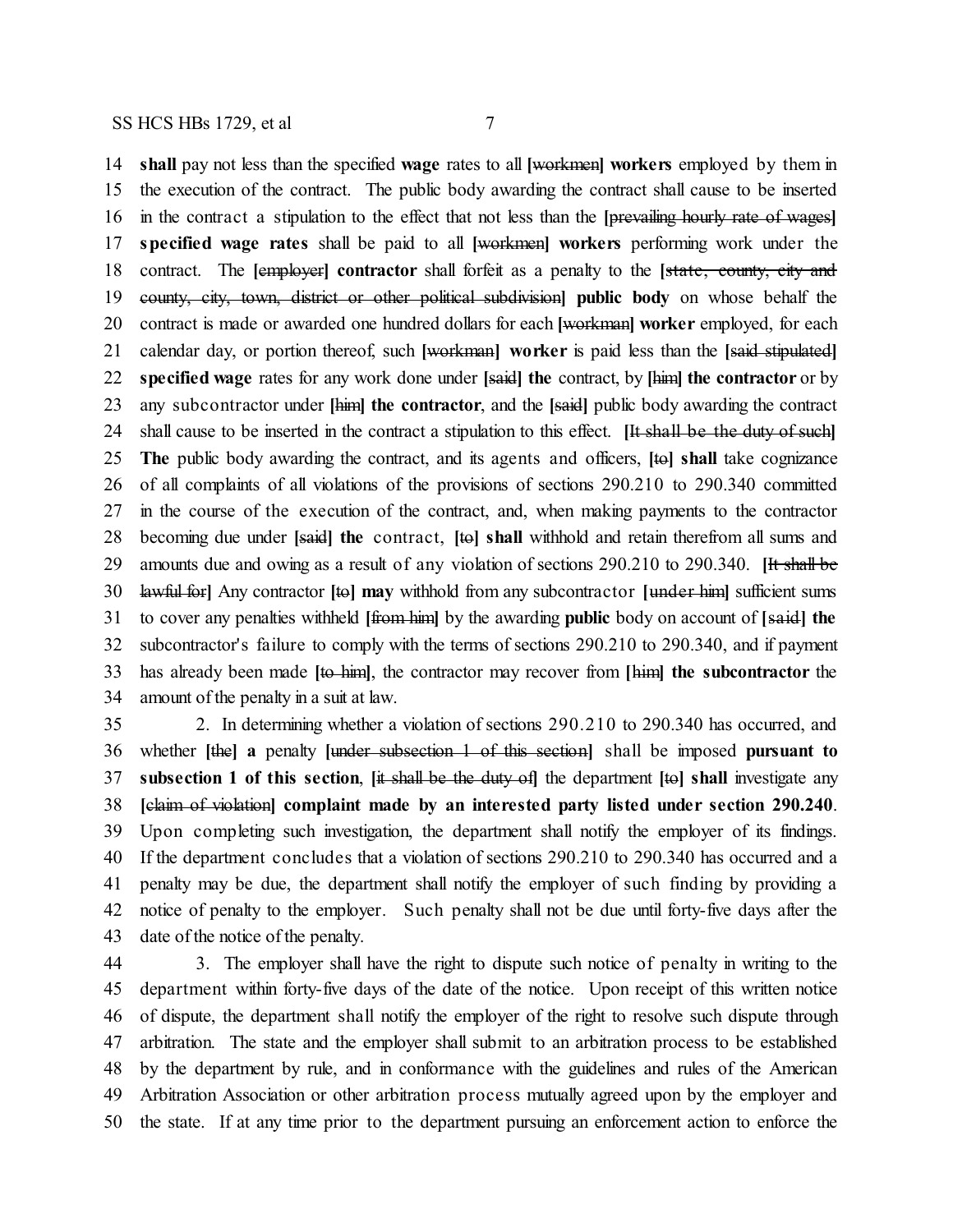### $SS HCS HBs$  1729, et al  $\qquad \qquad$ 8

 monetary penalty provisions of subsection 1 of this section against the employer, the employer pays the back wages as determined by either the department or the arbitrator, the department shall be precluded from initiating any enforcement action to impose the monetary penalty provisions of subsection 1 of this section.

 4. If the employer fails to pay all wages due as determined by the arbitrator within forty-five days following the conclusion of the arbitration process, or if the employer fails to exercise the right to seek arbitration, the department may then pursue an enforcement action to enforce the monetary penalty provisions of subsection 1 of this section against the employer. If the court orders payment of the penalties as prescribed in subsection 1 of this section, the department shall be entitled to recover its actual cost of enforcement from such penalty amount.

 5. Nothing in this section shall be interpreted as precluding an action for enforcement filed by an aggrieved employee as otherwise provided in law.

**290.257. 1. (1) Indetermining the prevailing wage rate, the department shall accept and consider information submitted in e ithe r paper or electronic format regarding local wage rates for construction projects that occurred during the year preceding the annual wage order to be issued, provided that information regarding local wage rates for entry-level workers and federally-registered apprentices shall not be considered.**

 **(2) (a) The prevailing wage rate for each occupational title shall be equal to the weighted average wage for that occupational title.**

**(b) For purposes of this subdivision, the following terms shall mean:**

 **a. "Reported wage sum", for each occupational title, the sum of every product of each reported wage rate, which shall include fringe benefits, multiplied by the total number of reportable hours at such wage rate; and**

 **b. "We ighted average wage", the reported wage sum for each occupational title divided by the total number of reportable hours for that occupational title.**

 **2. The department shall annually calculate the public works contracting minimum wage in each locality. The public works contracting minimum wage shall be equal to one hundred twenty percent of the average hourly wage in a particular locality, as determined by the Missouri economic research and information center within the department of economic development, or any successor agency.**

 **3. A final determination of the prevailing hourly rate of wages and the public works contracting minimum wage applicable to every locality to be contained in an annual wage orde r shall be made annually on or before July 1, 2019, and July first of each year thereafter. The wage order shall remain in effect until superseded by a new annual wage order. The department shall, by March 10, 2019, and March tenth of each year thereafter, make an initial determination of the prevailing wage rate for each occupational title within the locality as well as an initial determination as to the public works contracting minimum**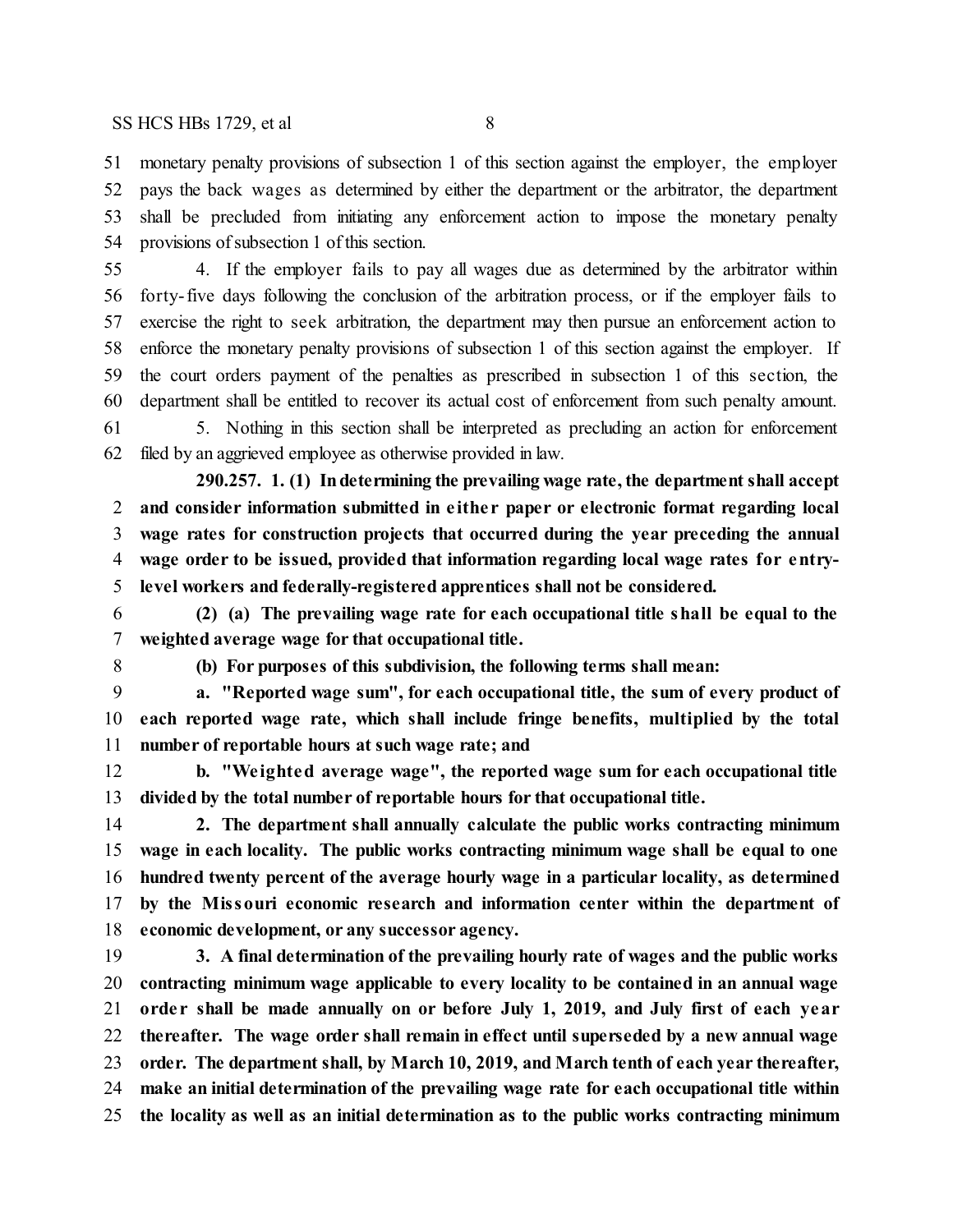**wage. Objections may be filed as to any initial determination as provided in section 290.262.**

 **4. (1) If the total number of reportable hours that are paid pursuant to a collective bargaining agreement and the total number of reportable hours that are not paid pursuant to a collective bargaining agreement equal or exceed, in the aggregate, one thousand hours for any particular occupational title within a locality, workers engaged in that occupational title in such locality shall be paid the prevailing wage rate determined by the department pursuant to this section.**

 **(2) If the total number of reportable hours that are paid pursuant to a collective bargaining agreement and the total number of reportable hours that are not paid pursuant to a collective bargaining agreement do not equal or exceed, in the aggregate, one thousand hours for any particular occupational title within a locality, workers engaged in that occupational title in such locality shall be paid the public works contracting minimum wage.**

 **5. For purposes of this section, the te rm "reportable hours" shall mean hours reported by a contractor for work performed under such contractor in a particular occupational title within a particular locality.**

 **6. (1) The different types of occupationaltitles to whichsections 290.210 to 290.340 shall apply shall be limited to, and shall include, all of the following:**

- **(a) Asbestos worker;**
- **(b) Boilermaker;**
- **(c) Bricklayer;**

 **(d) Carpenter, which shall include pile driver, millwright, lather, and linoleum layer;**

**(e) Cement mason, which shall include plasterer;**

- **(f) Communications technician;**
- **(g) Electrician;**
- **(h) Elevator constructor;**
- **(i) Glazier;**
- **(j) Ironworker;**

 **(k) General laborer, including first semi-skilled laborer and second semi-skilled laborer;**

 **(l) Mason, which shall include marble mason, marble finisher, terrazzo worker, terrazzo finisher, tile setter, and tile finisher;**

 **(m) Ope rating engineer, which shall include operating engineer group one, operating engineer group two, ope rating engineer group three, operating engineer group three-A, operating engineer group four, and operating engineer group five;**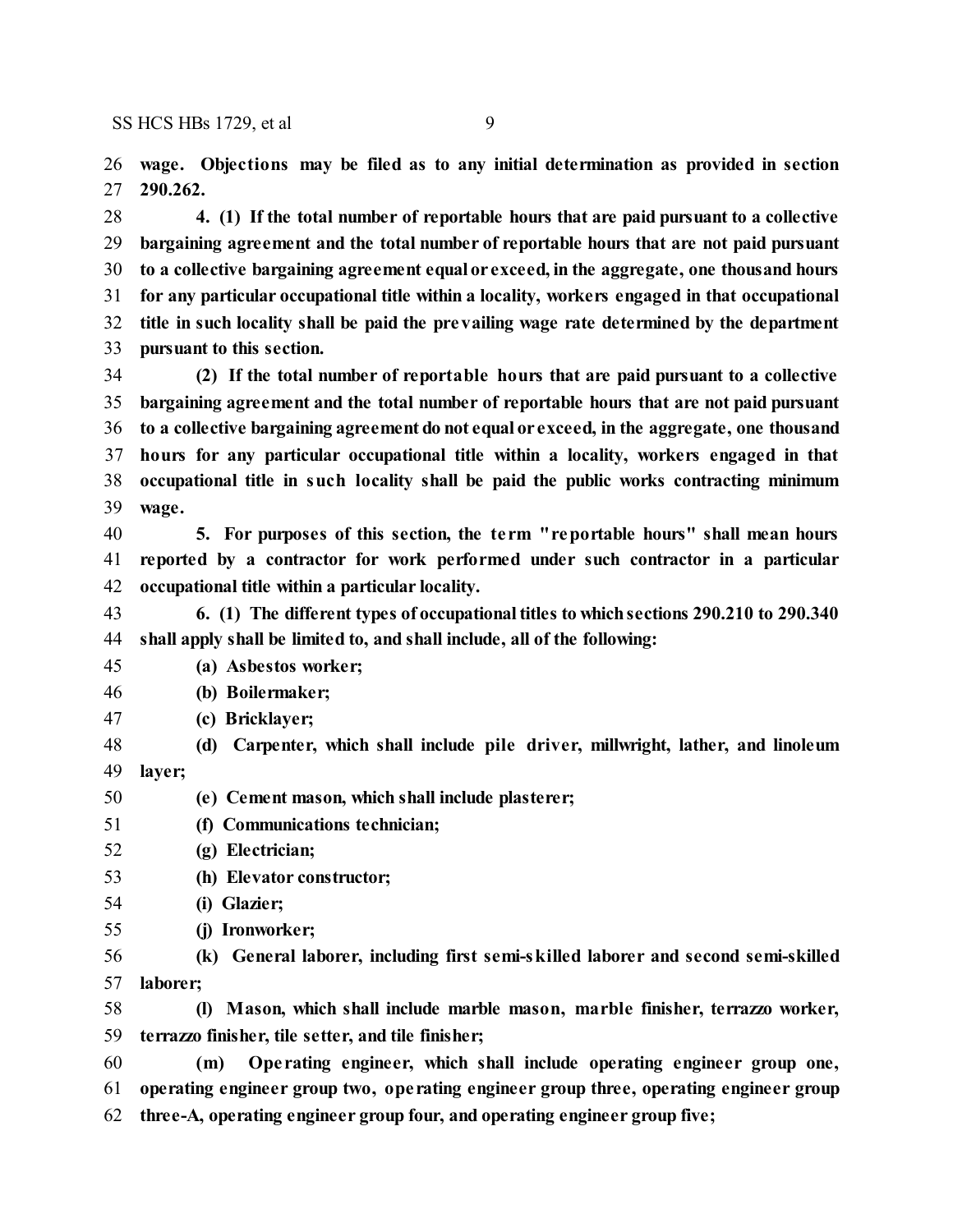63 **(n) Outside lineman, lineman operator, groundman, lineman tree trimmer,** 64 **groundman tree trimmer, and any combination thereof;**

- 65 **(o) Painter;**
- 66 **(p) Plumber, which shall include pipe fitter;**
- 67 **(q) Roofer;**
- 68 **(r) Sheet metal worker;**
- 69 **(s) Sprinkler fitter; and**
- 70 **(t) Truck driver, which shall include truck control service driver, truck driver** 71 **group one, truck driver group two, truck driver group three, and truck driver group four.** 72 **(2) Each occupational title listed in subdivision (1) of this subsection shall have the**
- 73 **same meaning and description as given to such occupational title in 8 CSR 30-3.060.**

290.262. 1. **[**Except as otherwise provided in section 290.260, the department shall 2 annually determine the prevailing hourly rate of wages in each locality for each separate occupational title. In doing so, the department shall accept and consider information regarding local wage rates that is submitted in either paper or electronic formats. A final determination applicable to every locality to be contained in an annual wage order shall be made annually on or before July first of each year and shall remain in effect until superseded by a new annual wage order or as otherwise provided in this section. The department shall, by March tenth of each

8 year, make an initial determination for each occupational title within the locality.

9 <del>2. The prevailing wage rate for an occupational title in a locality shall, with the exception</del> 10 of localities that are counties of the third and fourth classification and any county of the second 11 classification with more than fifty-eight thousand but fewer than sixty-five thousand inhabitants, 12 be the wage rate most commonly paid, as measured by the number of hours worked at each wage 13 rate, for that occupational title within that locality. In determining such prevailing wage rates, 14 the department shall ascertain and consider the applicable wage rates established by collective 15 bargaining agreements, if any, when no wages were reported.

16 3. With respect only to localities that are counties of the third and fourth classification 17 and any county of the second classification with more than fifty-eight thousand but fewer than 18 sixty-five thousand inhabitants, the prevailing wage rate for an occupational title within such 19 locality shall be determined in the following manner:

- $20 \leftarrow$  (1) The total number of hours worked that are not paid pursuant to a collective 21 bargaining agreement for the time period in that occupational title in the locality and the total 22 number of hours worked that are paid pursuant to a collective bargaining agreement for the time 23 period in that occupational title in the locality shall be considered;
- 24  $\rightarrow$  (2) If the total number of hours that are not paid pursuant to a collective bargaining 25 agreement, in the aggregate, exceeds the total number of hours that are paid pursuant to such an 26 agreement, in the aggregate, then the prevailing wage rate shall be the rate most commonly paid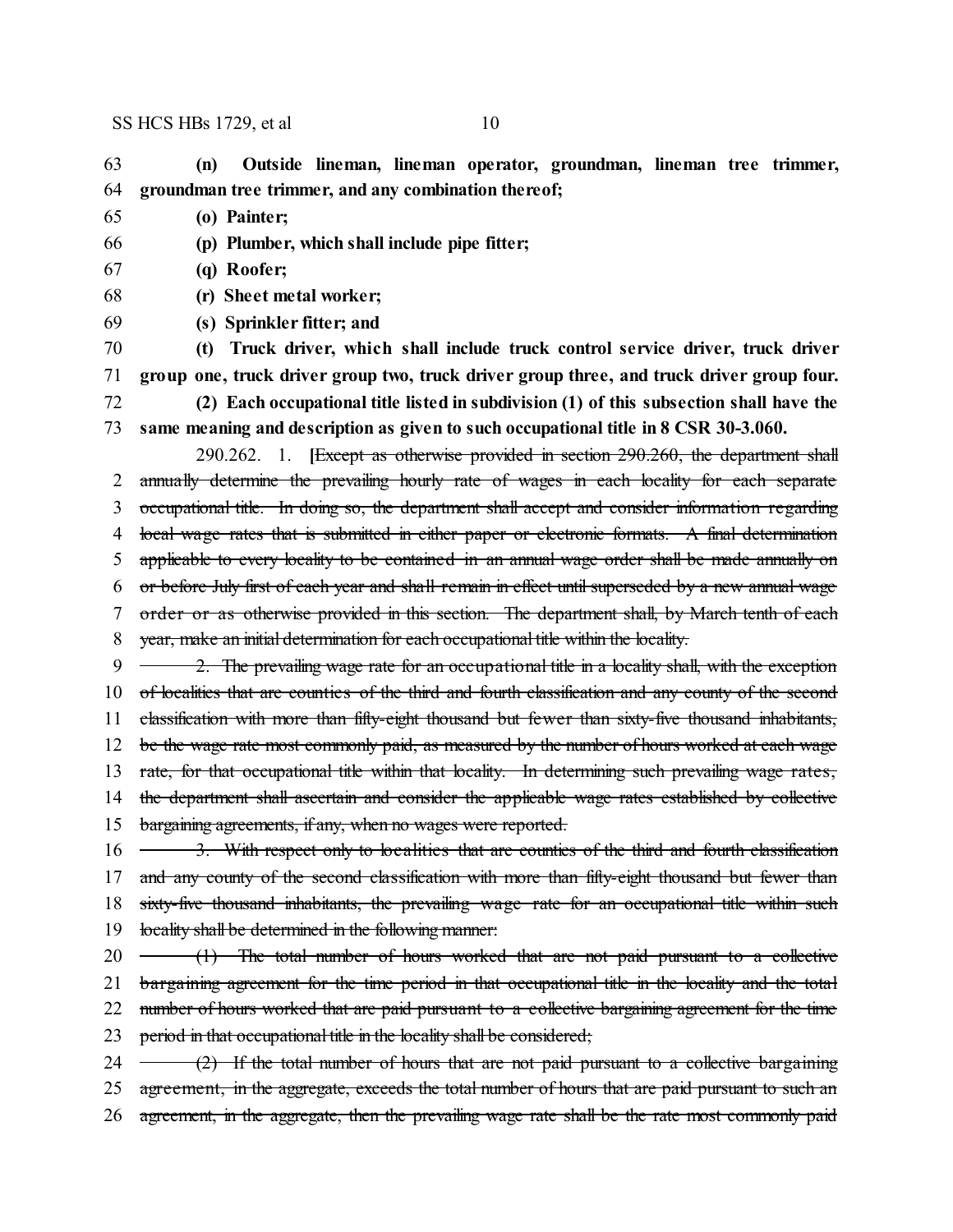27 that is not paid pursuant to a collective bargaining agreement as measured by the number of 28 hours worked at such rate for that occupational title within the locality;

 $29 \leftarrow (3)$  If the total number of hours that are paid pursuant to a collective bargaining 30 agreement, in the aggregate, exceeds the total number of hours that are not paid pursuant to such 31 an agreement, in the aggregate, then the prevailing wage rate shall be the rate most commonly 32 paid that is paid pursuant to a collective bargaining agreement as measured by the number of 33 hours worked at such rate for that occupational title within the locality; 34 (4) If no work within a particular occupational title has been performed in a locality at 35 any wage rate, the prevailing wage rate for that occupational title in that locality shall be 36 determined in the following manner:  $37 \leftarrow$  (a) If wages were reported for an occupational title within a locality within the previous 38 six annual wage order reporting periods and the prevailing wage rate was determined by a 39 collective bargaining agreement by hours worked pursuant to such agreement in the most recent 40 annual wage order reporting period where such wages were reported, then the wage rate paid 41 pursuant to the current collective bargaining agreement shall be the prevailing rate for that 42 occupational title within the locality;  $43 \leftarrow$  (b) If wages were reported for an occupational title within a locality within the previous 44 six annual wage order reporting periods and the prevailing wage rate was not determined by 45 hours worked pursuant to a collective bargaining agreement in the most recent annual wage order 46 reporting period where such wages were reported, then the wage rate paid in the most recent 47 annual wage order reporting period when such wages were reported shall be the prevailing wage 48 rate for that occupational title within the locality;  $49 \leftarrow$  (c) If no wages were reported for an occupational title within a locality within the 50 previous six annual wage order reporting periods, the department shall examine hours and wages 51 reported in all adjacent Missouri counties during the same periods. The most recent reported 52 wage rate in a given wage order period in the adjacent Missouri county with the most reported 53 hours actually worked for that occupational title in the wage period during the previous six

54 annual wage order reporting periods shall be used to determine the prevailing wage rate;

55 (d) If no wages were reported for an occupational title within any adjacent Missouri 56 county within the previous six annual wage order reporting periods, then the rate paid pursuant 57 to the current collective bargaining agreement shall be the prevailing wage rate for that 58 occupational title within the locality.

 4.**]** A certified copy of **[**the**] any** initial **wage** determinations **[**so**]** made **pursuant to section 290.257** shall be filed immediately with the secretary of state and with the department in Jefferson City. Copies shall be supplied by the department to all persons requesting them within ten days after the filing.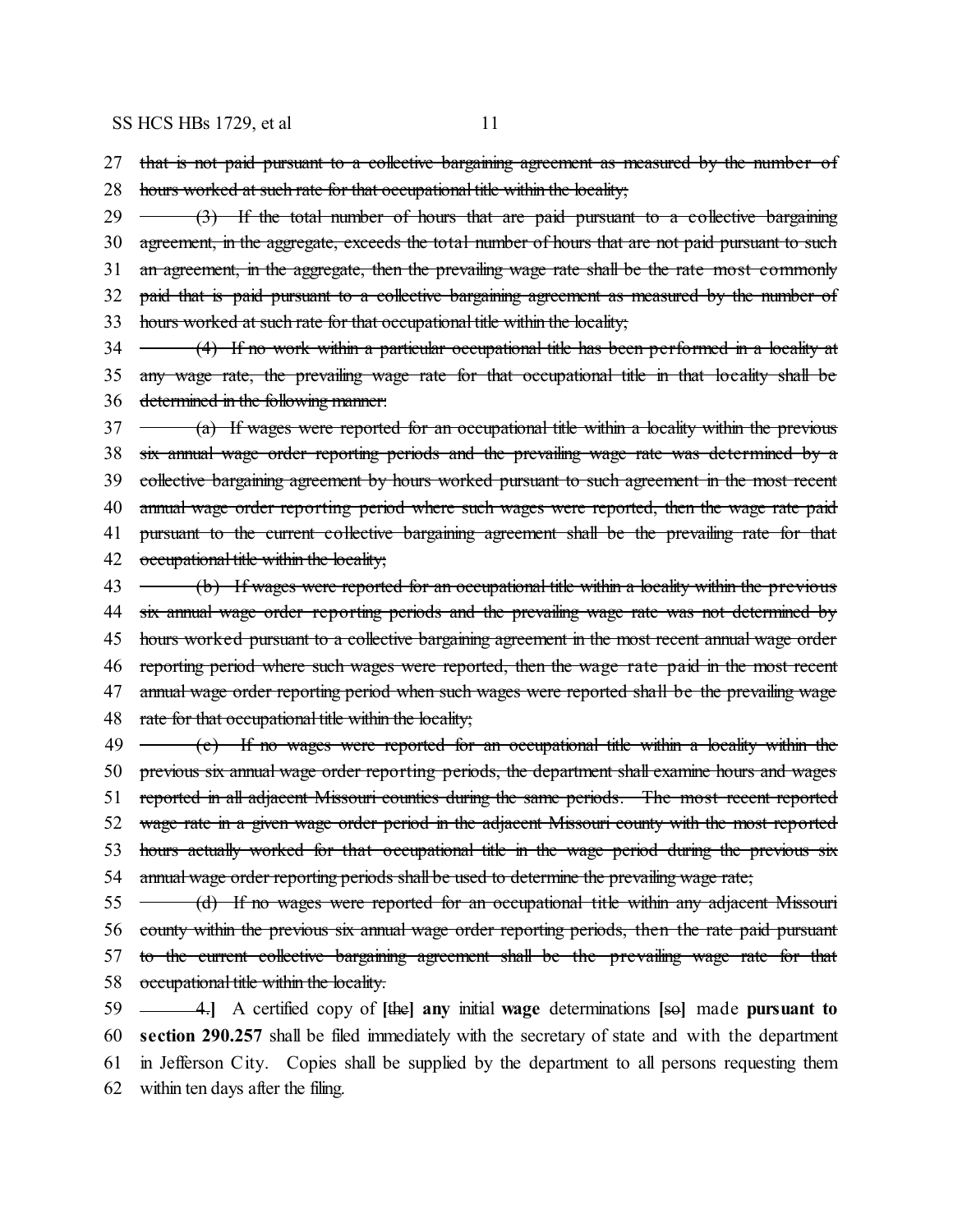**[**5.**] 2.** At any time within thirty days after the certified copies of the determinations have been filed with the secretary of state and the department, any person who is affected thereby may object in writing to a determination or a part thereof that he **or she** deems objectionable by filing a written notice with the department, stating the specific grounds of the objection. If no objection is filed, the determination is final after thirty days.

 **[**6.**] 3.** After the receipt of the objection, the department shall set a date for a hearing on the objection. The date for the hearing shall be within sixty days of the receipt of the objection. Written notice of the time and place of the hearing shall be given to the objectors at least ten days prior to the date set for the hearing.

 **[**7.**] 4.** The department at its discretion may hear each written objection separately or consolidate for hearing any two or more written objections. At the hearing the department shall first introduce in evidence the investigation it instituted and the other facts which were considered at the time of the original determination which formed the basis for its determination. The department, or the objector, or any interested party, thereafter may introduce any evidence that is material to the issues.

 **[**8.**] 5.** Within twenty days of the conclusion of the hearing, the department shall rule on the written objection and make the final determination that it believes the evidence warrants. Immediately, the department shall file a certified copy of its final determination with the secretary of state and with the department and shall serve a copy of the final determination on all parties to the proceedings by personal service or by registered mail.

 **[**9.**] 6.** This final decision of the department of the prevailing wages in the locality for each occupational title is subject to review in accordance with the provisions of chapter 536. Any person affected, whether or not the person participated in the proceedings resulting in the final determination, may have the decision of the department reviewed. The filing of the final determination with the secretary of state shall be considered a service of the final determination on persons not participating in the administrative proceedings resulting in the final determination.

 **[**10.**] 7.** At any time before trial any person affected by the final determination of the department may intervene in the proceedings to review under chapter 536 and be made a party to the proceedings.

 **[**11.**] 8.** Any annual wage order made for a particular occupational title in a locality, that is based on the number of hours worked under a collective bargaining agreement, may be altered once each year, as provided in this subsection. The prevailing wage for each such occupational title may be adjusted on the anniversary date of any collective bargaining agreement which covers all persons in that particular occupational title in the locality in accordance with any annual incremental wage increases set in the collective bargaining agreement. If the prevailing wage for an occupational title is adjusted pursuant to this subsection, the employee's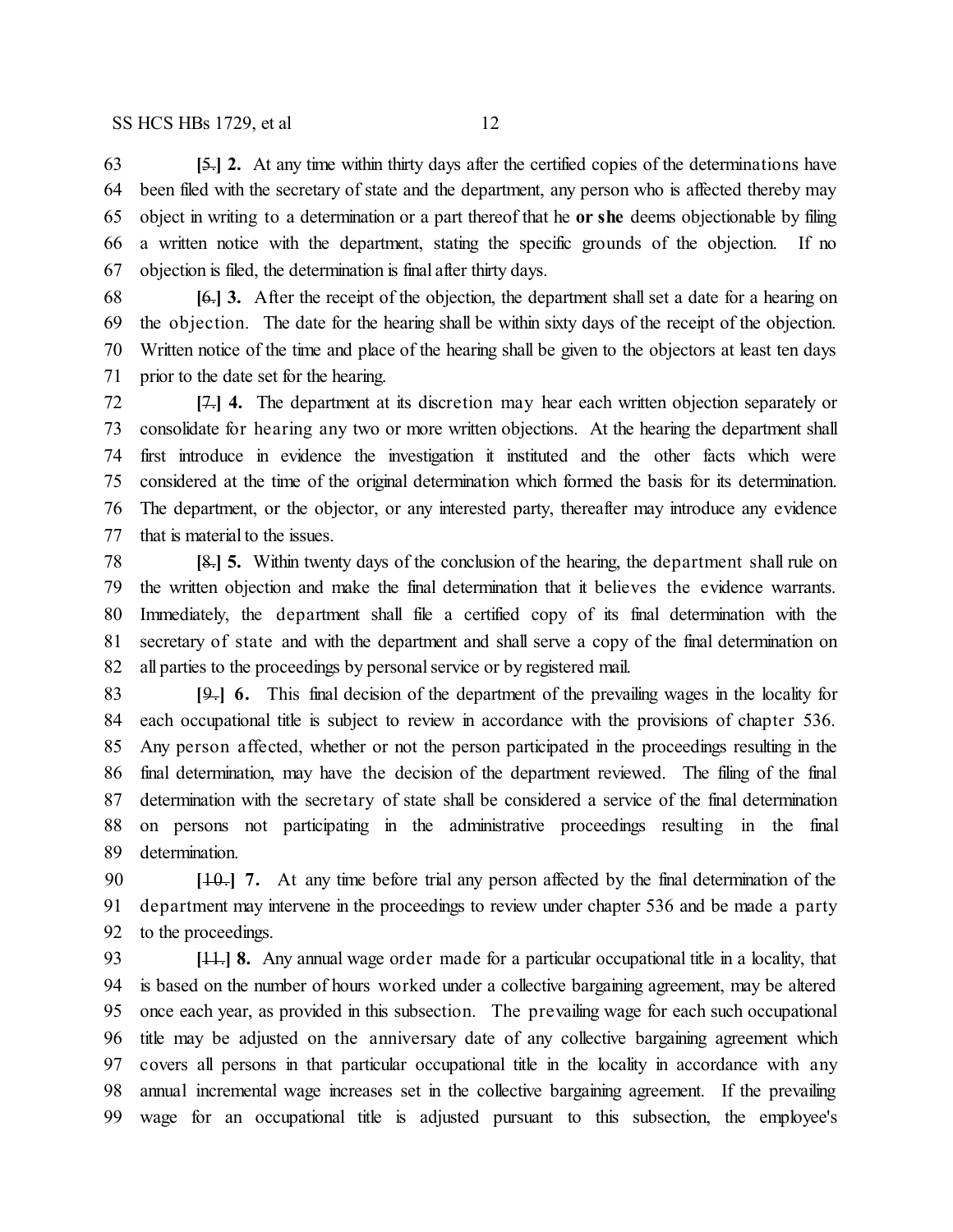representative or employer in regard to such collective bargaining agreement shall notify the department of this adjustment, including the effective date of the adjustment. The adjusted prevailing wage shall be in effect until the next final annual wage order is issued pursuant to this section. The wage rates for any particular job, contracted and commenced within sixty days of the contract date, which were set as a result of the annual or revised wage order, shall remain in effect for the duration of that particular job.

 **[**12.**] 9.** In addition to all other reporting requirements of sections 290.210 to 290.340, each public body which is awarding a contract for a public works project shall, prior to beginning of any work on such public works project, notify the department, on a form prescribed by the department, of the scope of the work to be done, the various types of craftsmen who will be needed on the project, and the date work will commence on the project.

290.263. The **[**hourly wages**] wage rates required** to be paid **[**as prescribed in section 290.250 to workmen**] to workers** upon public works **pursuant to sections 290.210 to 290.340** 3 shall not be less than the minimum wage specified under Section  $6(a)(1)$  of the Fair Labor Standards Act of 1938, as amended.

290.265. A clearly legible statement of all **[**prevailing hourly**]** wage rates **required** to be paid to all **[**workmen**] workers** employed in order to execute the contract and employed on the construction of the public works shall be kept posted in a prominent and easily accessible place at the site thereof by each contractor and subcontractor engaged in the public works projects under **[**the provisions of this law**] sections 290.210 to 290.340** and such notice shall remain posted during the full time that any such **[**workman**] worker** shall be employed on the public works.

290.270. The finding of the department ascertaining and declaring the prevailing hourly rate of wages **and the public works contracting minimum wage** shall be final for the locality, unless reviewed under the provisions of sections 290.210 to 290.340. Nothing in sections 290.210 to 290.340, however, shall be construed to prohibit the payment to any **[**workman**] worker** employed on any public work of more than the prevailing **hourly** rate of wages **or the public works contracting minimum wage**. Nothing in sections 290.210 to 290.340 shall be construed to limit the hours of work which may be performed by any **[**workman**] worker** in any particular period of time.

290.290. 1. The contractor and each subcontractor engaged in any construction of public works shall keep full and accurate records clearly indicating the names, occupations and crafts of every **[**workman**] worker** employed by them in connection with the public work together with an accurate record of the number of hours worked by each **[**workman**] worker** and the actual wages paid therefor. The payroll records required to be so kept shall be open to inspection by any authorized representative of the contracting public body or of the department at any reasonable time and as often as may be necessary and such records shall not be destroyed or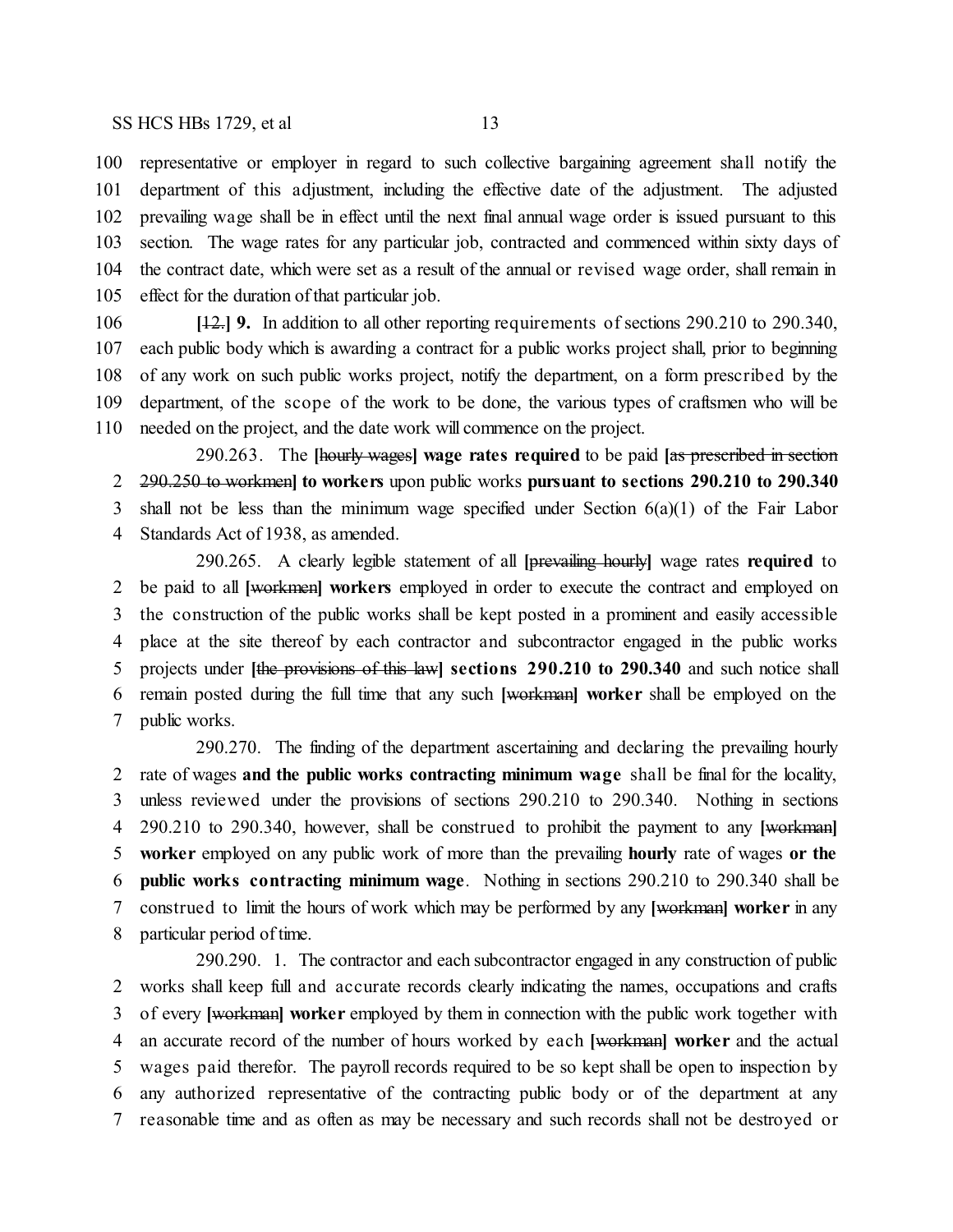removed from the state for the period of one year following the completion of the public work in connection with which the records are made.

 2. Each contractor and subcontractor shall file with the contracting public body upon completion of the public work and prior to final payment therefor an affidavit stating that he **or she** had fully complied with the provisions and requirements of **[**this chapter**] sections 290.210 to 290.340**, and no public body shall be authorized to make final payment until such affidavit is filed therewith in proper formand order.

 3. Each contractor and subcontractor engaged in any construction of public works shall have its name, acceptable abbreviation or recognizable logo and the name of the city and state of the mailing address of the principal office of the company, on each motor vehicle and motorized self-propelled piece of equipment which is used in connection with such public works project during the time the contractor or subcontractor is engaged on such project. The sign shall be legible from a distance of twenty feet but the size of the lettering need not be larger than two inches. In cases where equipment is leased or where affixing a legible sign to the equipment is impractical, the contractor may place a temporary stationary sign, with the information required pursuant to this subsection, at the main entrance of the construction project in place of affixing the required information on the equipment so long as such sign is not in violation of any state or federal statute, rule or regulation. Motor vehicles which are required to have similar information affixed thereto pursuant to requirements of a regulatory agency of the state or federal government are exempt from the provisions of this subsection.

 4. The provisions of subsection 3 of this section shall not apply to construction of public works for which the contract awarded is in the amount of two hundred fifty thousand dollars or less.

290.300. Any **[**workman**] worker** employed by the contractor or by any subcontractor under the contractor who shall be paid for his **or her** services in a sum less than the stipulated rates for work done under the contract, shall have a right of action for double whatever difference there may be between the amount so paid and the rates provided by the contract together with a reasonable attorney's fee to be determined by the court, and an action brought to recover same shall be deemed to be a suit for wages, and any and all judgments entered therein shall have the same force and effect as other judgments for wages.

290.305. No person, firm or corporation shall violate the wage provisions of any contract contemplated in sections 290.210 to 290.340 or suffer or require any employee to work for less than the rate of wages so fixed, or violate any of the provisions contained in sections 290.210 to 290.340. Where **[**workmen**] workers** are employed and their rate of wages has been determined as provided in sections 290.210 to 290.340, no person, either **[**for himself**] on his or her behalf** or **for** any other person, shall request, demand or receive, either before or after such **[**workman**] worker** is engaged, that such **[**workman**] worker** pay back, return, donate, contribute, or give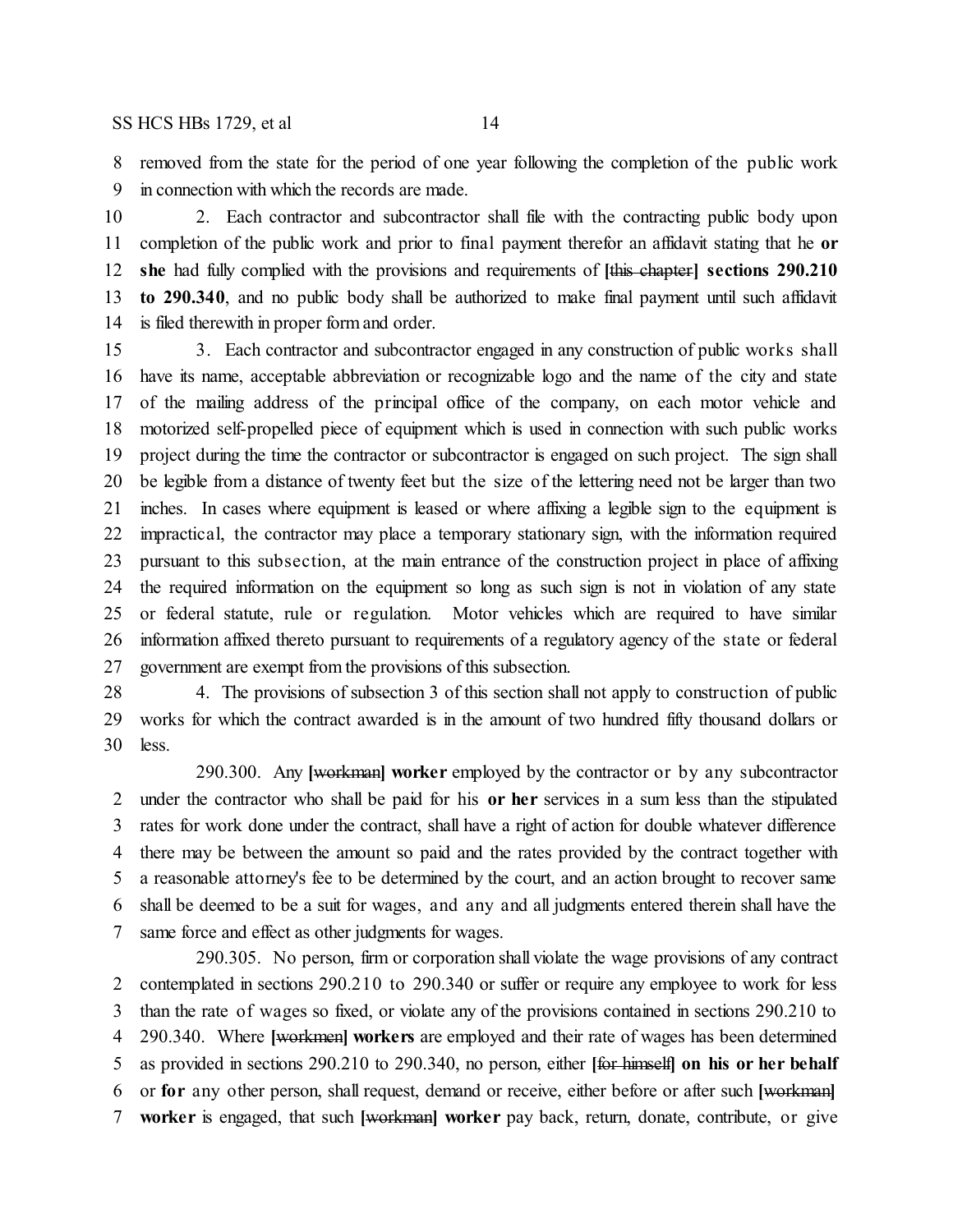any part or all of said **[**workman's**] worker's** wages, salary, or thing of value, to any person, upon the statement, representation, or understanding that failure to comply with such request or demand will prevent such **[**workman**] worker** from procuring or retaining employment, and no person shall, directly or indirectly, pay, request or authorize any other person to violate this section. This section **[**does**] shall** not apply to any agent or representative of a duly constituted labor organization acting in the collection of dues or assessments of such organization.

290.315. All contractors and subcontractors **[**required in**] subject to** sections 290.210 to 290.340 **[**to pay not less than the prevailing rate of wages**]** shall make full payment of **[**such**] the required** wages in legal tender, without any deduction for food, sleeping accommodations, transportation, use of small tools, or any other thing of any kind or description. This section **[**does**] shall** not apply where the employer and employee enter into an agreement in writing at the beginning of said term of employment covering deductions for food, sleeping accommodations, or other similar items, provided such agreement is submitted by the employer to the public body awarding the contract and the same is approved by such public body as fair and reasonable.

290.320. No public body, officer, official, member, agent or representative authorized to contract for public works shall fail, before advertising for bids or contracting for such construction, to have the department determine the **[**prevailing rates of wages of workmen for each class of work called for by the public works**] wage rates** in the locality where the work is to be performed as provided in sections 290.210 to 290.340.

290.325. No public body, officer, official, member, agent or representative thereof authorized to contract for public works shall award a contract for the construction of such improvement or disburse any funds on account of the construction of such public improvement, unless such public body has first had the department determine the **[**prevailing**]** rates of wages **[**of workmen for the class of work called for by such public works**] required to be paid** in the locality where the work is to be performed and such determination has been made a part of the specifications and contract for such public works.

290.330. The department after investigation, upon complaint **made by an interested party listed under section 290.240** or upon its own initiative, shall file with the secretary of state a list of the contractors and subcontractors who it finds have been prosecuted and convicted for violations of sections 290.210 to 290.340 and such contractor or subcontractor, or simulations thereof, shall be prohibited from contracting directly or indirectly with any public body for the construction of any public works or from performing any work on the same as a contractor or subcontractor for a period of one year from the date of the first conviction for such violation and for a period of three years from the date of each subsequent violation and conviction thereof. No public body shall award a contract for a public works to any contractor or subcontractor, or simulation thereof, during the time that its name appears on said list. The filing of the notice of